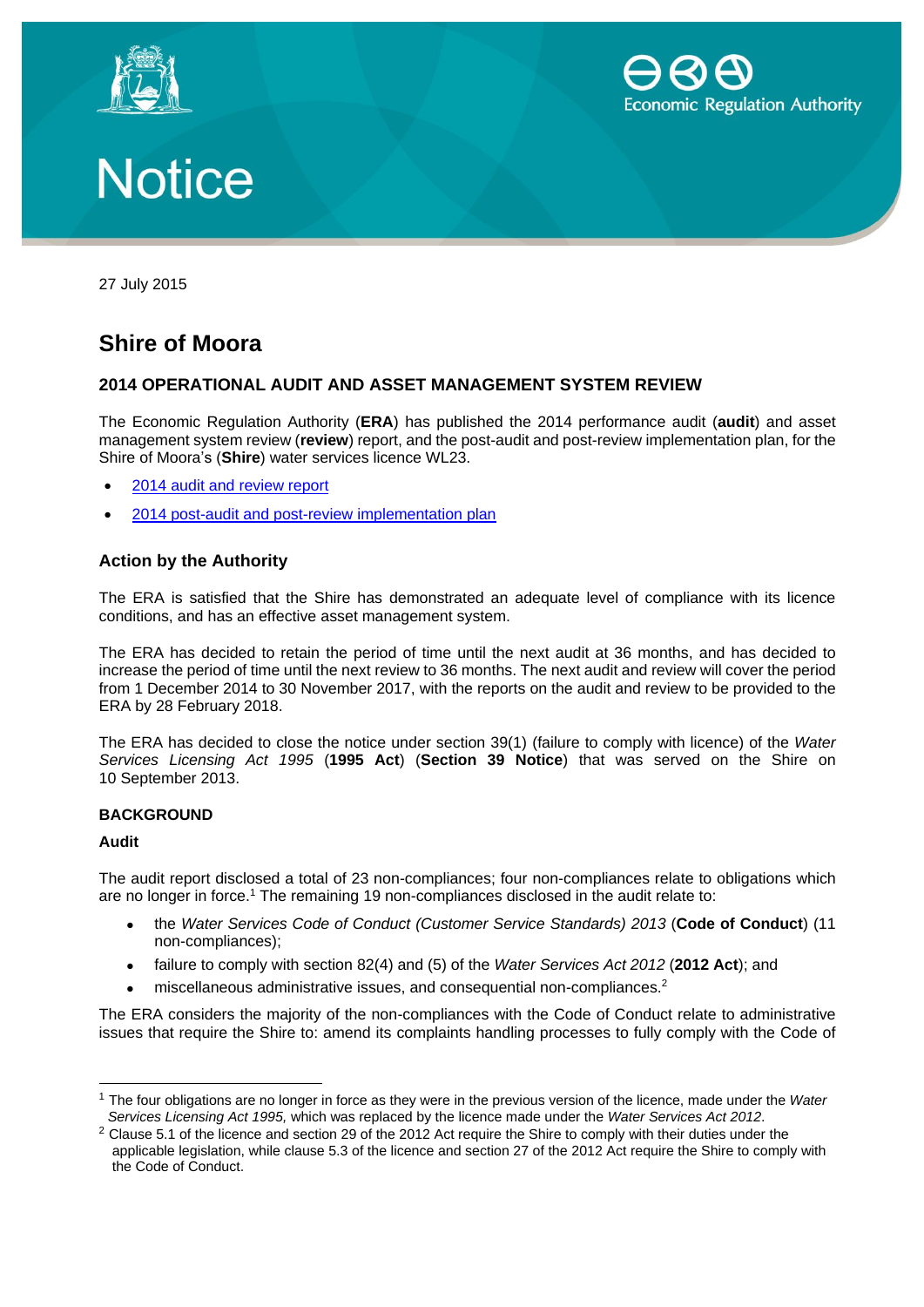



# **Notice**

Conduct, develop processes to review bills at the request of its customers, $3$  and make prescribed information available to customers. These administrative issues involve overlaps between other legislation applicable to local government water licensees and the Code of Conduct; that appear to impose an unnecessary regulatory burden on the licensees.

The ERA notes the Department of Water is currently conducting a review of local government water service licensing: the purpose is to identify ways that the regulation of small local government water licensees could be simplified. If, after the Department has concluded its review, there are still overlaps between the obligations under the Code of Conduct and other legislation, the ERA will refer them for consideration when the Code of Conduct is next reviewed.

The post-audit implementation plan provided by the Shire shows that the actions to address the recommendations are due to be completed by September 2015.

#### **Review**

The auditor has rated all 12 asset management components as effective (rated B2 or better), which is a significant improvement on the ratings in the previous review, conducted in 2013.

The auditor has made four recommendations in relation to the 2014 review; the ERA considers that all of these recommendations relate to process improvement opportunities.

The post-review implementation plan prepared by the Shire shows that the actions to address the auditor's recommendations have been completed.

#### **Section 39 Notice and Independent Report**

On 23 April 2013, the ERA served a Section 39 Notice on the Shire, in response to the 2013 review. The ERA maintained the Shire's review period at 18 months, and required the Shire to provide to the Authority by 31 January 2014 a report prepared by an independent expert (Independent Report) on the Shire's progress in addressing the asset management system (**AMS**) deficiencies in the Section 39 Notice.

The Independent Report provided to the ERA on 31 January 2014 found that of the 17 AMS deficiencies identified in the 2013 review: 11 deficiencies were resolved; two were mainly resolved; three were partly resolved and one deficiency was outstanding. In response to the Independent Report the Authority kept the Section 39 Notice open, with a view to revisiting the matter when the report on the 2014 review was available.

The 2014 review has found that the Shire has now fully addressed all of the recommendations from the 2013 review. Consequently, the ERA has decided to close the Section 39 Notice.

<sup>3</sup> The Shire bills its customers for sewerage services through the rates; the *Local Government Act 1995* makes provision for customers to have their rates bill reviewed, and adjusted if required.